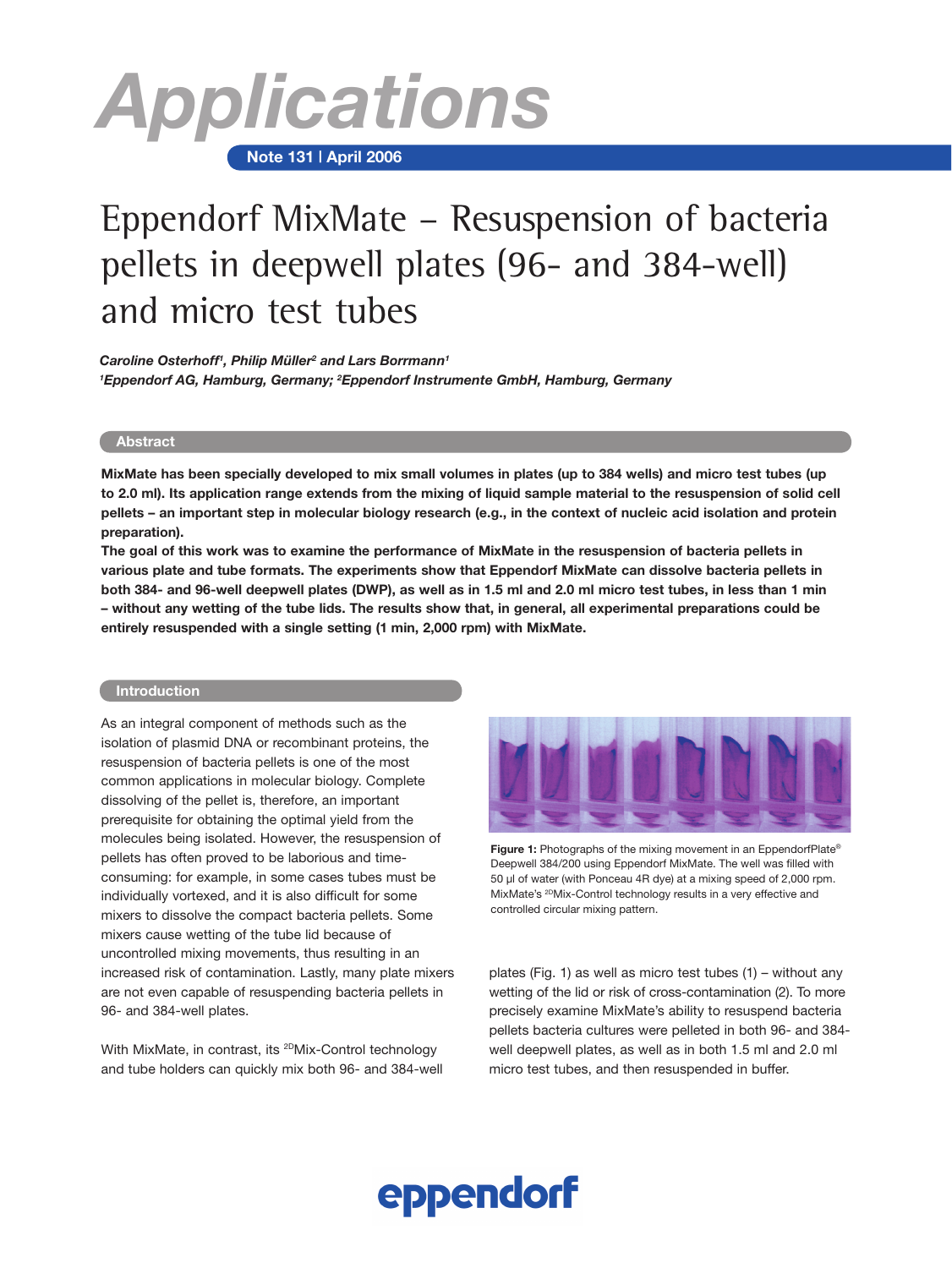# **Materials and methods**

150 ml of LB medium (Roth, Karlsruhe, Germany) was inoculated with an *E.coli* K12 bacteria strain (DH5α) and cultivated overnight under agitation at 37 °C. In accordance with the entries given in table 1, the bacteria suspension was divided among the various plate and tube formats and then pelleted in either Eppendorf® Centrifuge Model 5417 C (for micro test tubes) or Model 5804 R with rotor A-2-DWP (for deepwell plates). The centrifugation parameters (Tab. 1) corresponded to the standard values described in the literature. After disposing of the supernatant, resuspension buffer (50 mM Tris-HCl (pH 8.0), 10 mM EDTA) was added to the bacteria pellets (100 µl in 1.5 and 2.0 ml micro test tubes; 150 µl for

96-well DWP; 30 µl for 384-well DWP). Deepwell plates were subsequently inserted directly into MixMate's universal holder; the micro test tubes were positioned and mixed with the help of the 1.5/2.0 ml tube holder. A visual inspection of the pellet was carried out after 15 s, 30 s, 45 s, 1 min, 2 min and 5 min.

Along with MixMate, Eppendorf Thermomixer comfort (Thermomixer R in the U.S.) with 1.5 ml, 2.0 ml and MTP exchangeable thermoblocks as well as a competitor plate shaker (Competitor A, see also reference 1) were tested. Unless specified otherwise, the experiments were carried out at their maximum mixing speeds.

# **Results and discussion**

**Table 1:** A comparison of Eppendorf MixMate and two comparable devices for the resuspension of bacteria pellets in micro test tubes and deepwell plates. The times to reach complete resuspension are listed and color-coded (green = pellets resuspended; red = pellets not resuspended after 5 min).

|                        | 1.5 ml<br>microttest tubes                                                                                                                                                    | $2.0$ ml<br>micro test tubes                                                                                                                                         | 96-well<br>deepwell plates                                                                                                                                                  | <b>384-well</b><br>deepwell plates<br>(Max. volume: 200 ul)                                                                                                             | 384-well<br>deepwell plates<br>(Max. volume: 400 µl)                                                                                                          |
|------------------------|-------------------------------------------------------------------------------------------------------------------------------------------------------------------------------|----------------------------------------------------------------------------------------------------------------------------------------------------------------------|-----------------------------------------------------------------------------------------------------------------------------------------------------------------------------|-------------------------------------------------------------------------------------------------------------------------------------------------------------------------|---------------------------------------------------------------------------------------------------------------------------------------------------------------|
|                        | <b>Test conditions:</b><br>· 1.5 ml Eppendorf<br>Safe-Lock tube<br>· 1.5 ml overnight culture<br>· Pelleting:<br>30 s at $16,000 \times g$<br>· 100 µl resuspension<br>buffer | <b>Test conditions:</b><br>2.0 ml Eppendorf<br>Safe-Lock tube<br>· 2.0 ml overnight culture<br>· Pelleting:<br>30 s at 16,000 x q<br>· 100 µl resuspension<br>buffer | <b>Test conditions:</b><br>· Eppendorf Plate<br>Deepwell 96/2000 µl<br>· 1.25 ml overnight culture<br>· Pelleting:<br>5 min at 1,900 x q<br>· 150 ul resuspension<br>buffer | <b>Test conditions:</b><br>· Eppendorf Plate<br>Deepwell 384/200 µl<br>· 200 µl overnight culture<br>· Pelleting:<br>5 min at 2,200 x g<br>30 ul resuspension<br>buffer | <b>Test conditions:</b><br>· Deepwell Plate<br>384/400 µl<br>· 300 µl overnight culture<br>· Pelleting:<br>5 min at 2,200 x g<br>30 µl resuspension<br>buffer |
| <b>MixMate</b>         | $45 - 60 s$<br>2,000 rpm                                                                                                                                                      | 30 <sub>s</sub><br>2,000 rpm                                                                                                                                         | 30 <sub>s</sub><br>2,000 rpm                                                                                                                                                | $45 - 60$ s<br>2,000 rpm                                                                                                                                                | $45 - 60$ s<br>2,000 rpm                                                                                                                                      |
| Thermomixer<br>comfort | 3 min<br>1,400 rpm                                                                                                                                                            | 2 min<br>1,400 rpm                                                                                                                                                   | 30 <sub>s</sub><br>1,400 rpm                                                                                                                                                | <b>Not resuspended</b>                                                                                                                                                  | <b>Not resuspended</b>                                                                                                                                        |
| <b>Competitor A*</b>   | <b>Mixing of micro</b><br>test tubes not<br>possible                                                                                                                          | <b>Mixing of micro</b><br>test tubes not<br>possible                                                                                                                 | <b>Not resuspended</b>                                                                                                                                                      | <b>Not resuspended</b>                                                                                                                                                  | <b>Not resuspended</b>                                                                                                                                        |

\*More detailed specifications available in Application Note 130.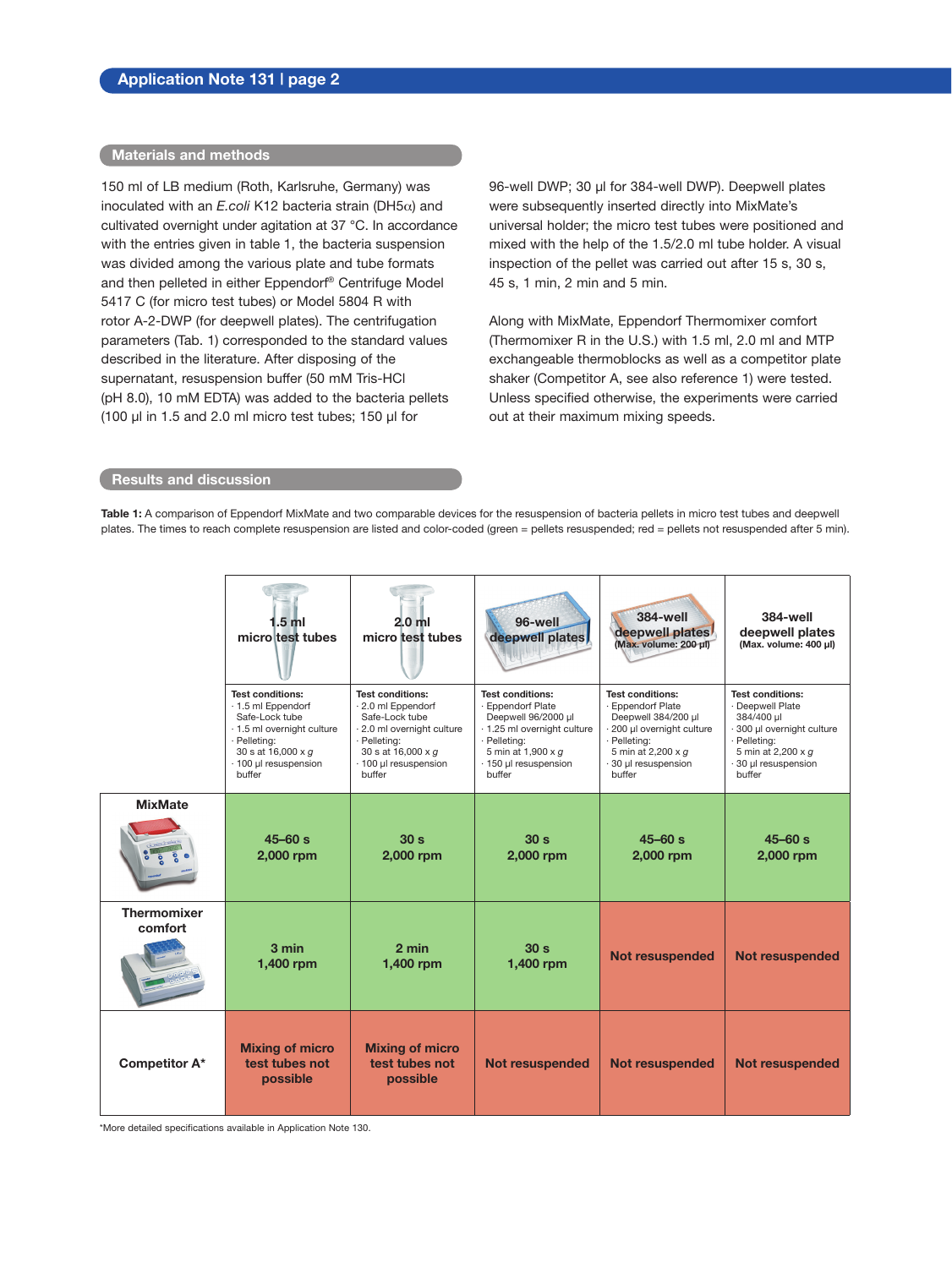These experiments show that MixMate resuspends bacteria pellets quickly – and without any wetting of the tube lids. The mixing result is independent of the type of vessel used, and the pellets were dissolved in less than 1 min in 1.5/2.0 ml micro test tubes and 96/384-well deepwell plates (Tab. 1). Results show that all experimental preparations could be entirely resuspended with a single setting (1 min, 2,000 rpm) using Eppendorf MixMate.

When using MixMate's touch vortex function (3,500 rpm mixing frequency), pellets could be entirely resuspended in 1.5/2.0 ml micro test tubes in 10–20 s (results not shown), but there is a risk of lid wetting (and, thus, risk of contamination). It is important to note, however, that

MixMate's tube holders enable the simultaneous mixing of 24 tubes, which easily compensates any time advantage through manual vortexing.

The Eppendorf Thermomixer comfort (Thermomixer R in the U.S.) also demonstrated excellent suitability for the resuspension of bacteria pellets in 1.5/2.0 ml micro test tubes and in 96-well deepwell plates; however, it was primarily developed for the temperature control of samples over long incubation times and therefore takes somewhat longer to completely dissolve pellet. In comparison to MixMate, this device is not particularly suited for resuspension in 384-well plates.

2DMix-Control technology enables MixMate to quickly and efficiently resuspend bacteria pellets – without any wetting of the tube lids – in less than 1 min, both in standard micro test tubes and in 96/384-well plates. Thus it offers the following advantages:

- $\bullet$  Time savings through fast (<1 min) and simultaneous resuspension of up to 24 micro test tubes.
- $\bullet$  Reduced risk of contamination through controlled mixing that prevents wetting of the tube lids.
- $\bullet$  Cost savings eliminates manual pipette tasks and saves on pipette tips
- $\bullet$  Increased reproducibility especially with deepwell plates, as all wells are evenly mixed.
- l Flexible application range accommodates plates and micro test tubes, and features an integrated vortex function.

# **Literature**

- [1] Osterhoff C, Mueller P, Borrmann L. Comparison of mixing performance in 96- and 384-well plates of Eppendorf MixMate and competitor devices. *Eppendorf Application Note 130*, 2006.
- [2] Osterhoff C, Mueller P, Borrmann L. Eppendorf MixMate Experimental evidence of controlled mixing, using a PCR-based chessboard assay. *Eppendorf Application Note 129*, 2006.